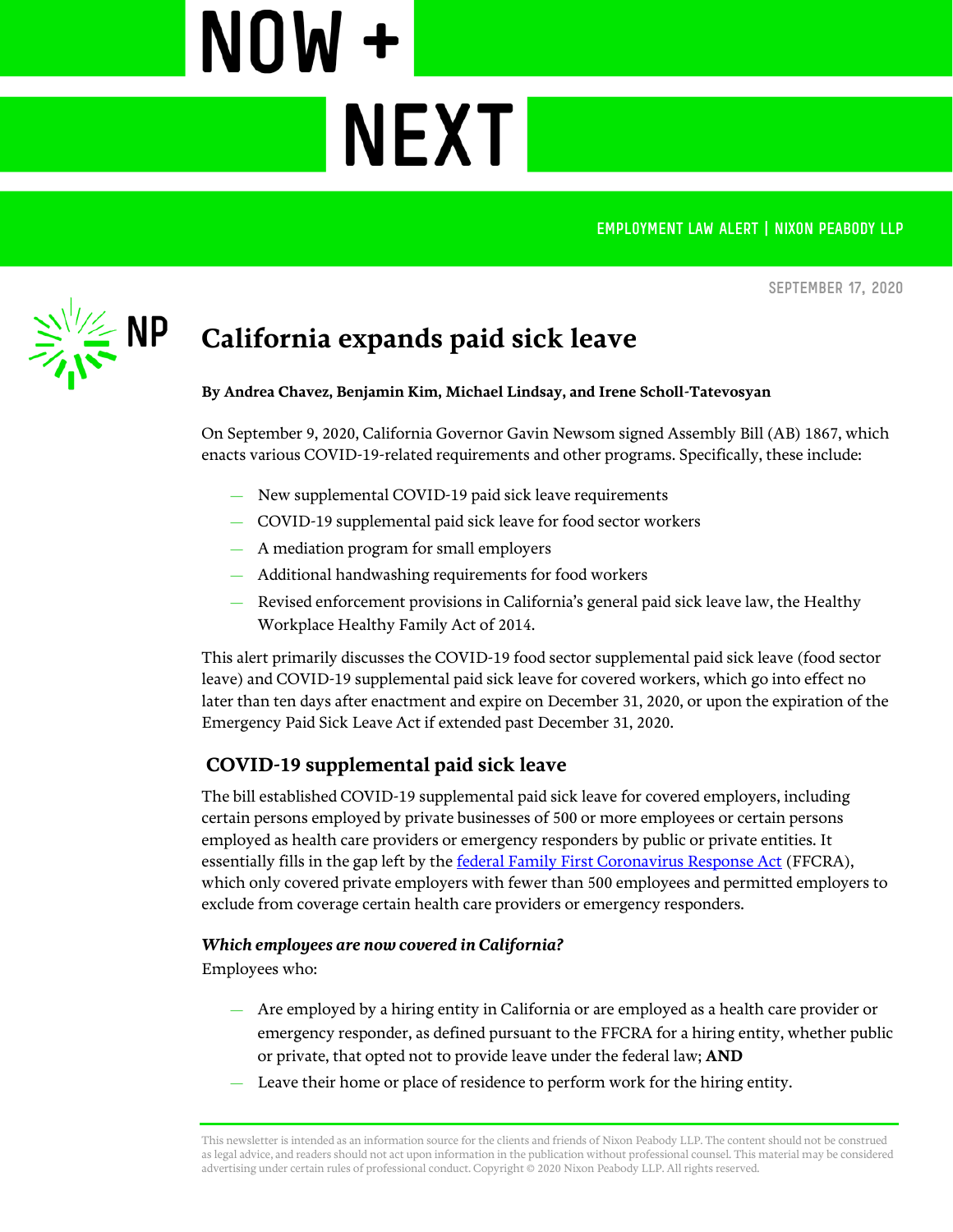## *Which employers (i.e., hiring entities) are covered?*

- Any other kind of business enterprise that has 500 or more employees in the United States. (NOTE: 29 CFR 826.40(a)(1) and (2) shall be used to determine the number of employees that the hiring entity employs.)
- An entity, including a public entity, that employs health care providers or emergency responders as defined per the FFCRA and has elected to exclude such employees from the federal COVID-19 emergency paid sick leave.

## *Eligible uses for the sick leave*

A covered employer shall provide COVID-19 supplemental paid sick leave to each covered worker who performs work for employer if that worker is unable to work due to any of the following reasons:

- (A) The covered worker is subject to a federal, state, or local quarantine or isolation order related to COVID-19:
- (B) The covered worker is advised by a health care provider to self-quarantine or self-isolate due to concerns related to COVID-19: or
- (C) The covered worker is prohibited from working by the covered worker's hiring entity due to health concerns related to the potential transmission of COVID-19.

## *How much leave is the eligible employee entitled to?*

- 80 hours for employees considered to be full-time employees or employees who worked or were scheduled to work, on average, at least 40 hours per week in the two weeks preceding the date the covered worker took COVID-19 supplemental paid sick leave.
- The total number of hours the employee is normally scheduled to work over two weeks if the employee has a normal weekly schedule.
- 14 times the average number of hours the employee worked each day in the six months preceding the date the employee took COVID-19 supplemental paid sick leave if the employee works a variable number of hours.
- If the employee has worked over a period of fewer than six months, but more than 14 days, this calculation shall instead be made over the entire period the employee has worked.
- If the employee works a variable number of hours and has worked over a period of 14 days or fewer, the total number of hours the employee has worked.
- Separate rules apply to firefighters and fire departments.

This is in addition to any paid sick leave the employee has accrued or has under Labor Code Section 246. A covered employer shall not require a covered worker to use any other paid or unpaid leave, paid time off, or vacation time provided by the employer before the covered worker uses COVID-19 supplemental paid sick leave or in lieu of COVID-19 supplemental paid sick leave. However, if the covered employer supplemental benefit, provided for the "eligible uses," would compensate the employee for the amounts greater than or equal to what is provided by this law, then the employer may count the hours of this supplemental benefit toward the total number of hours required by this law.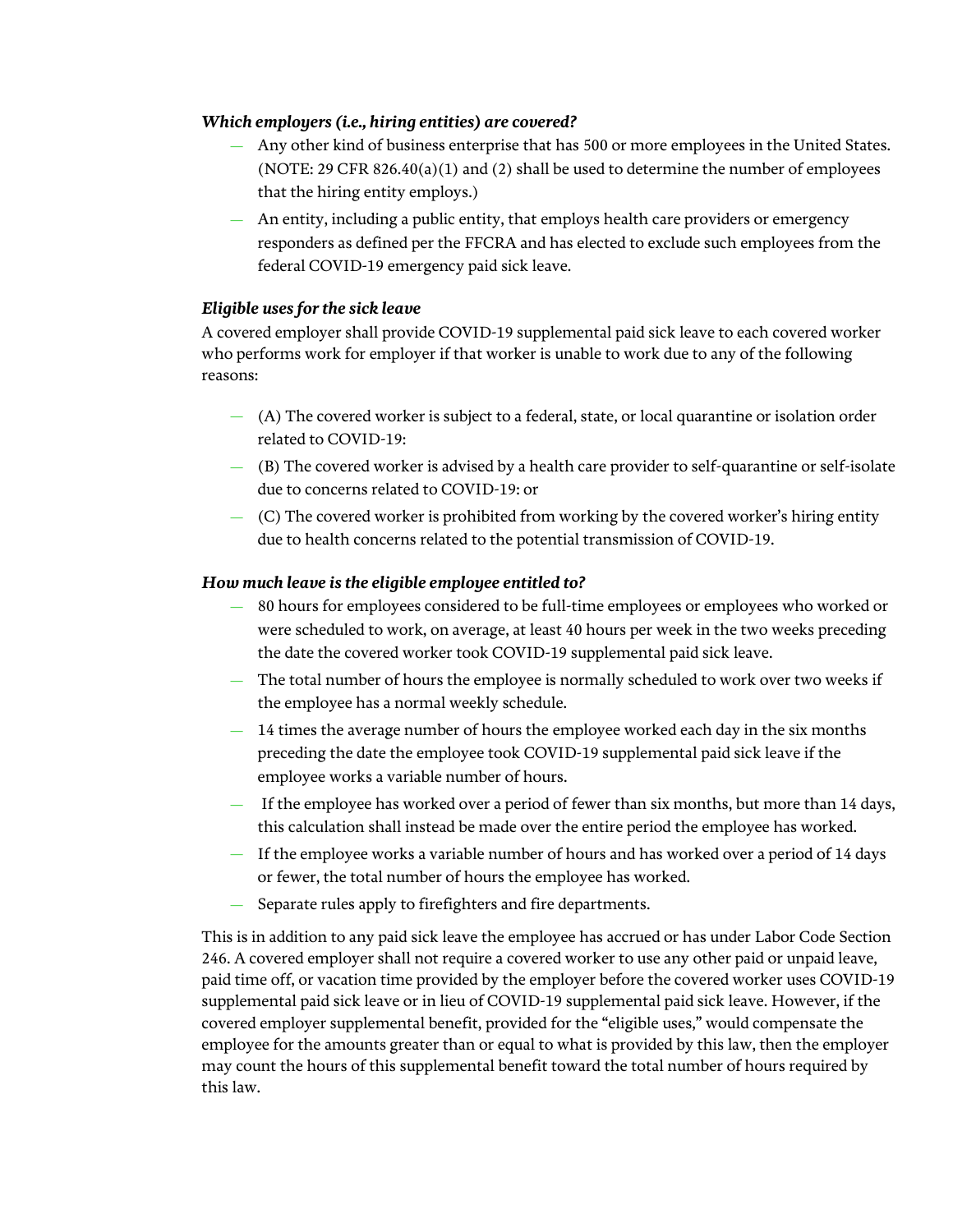#### *Payment of sick leave & caps*

A covered employer must pay the employee's regular rate of pay for the employee's last pay period, the state minimum wage, or the local minimum wage to which the employee is entitled, whichever is greater, but the covered employer shall not be required to pay more than \$511 per day and \$5,110 in the aggregate to the employee for COVID-19 supplemental paid sick leave.

#### *Immediate use*

The covered employer shall make COVID-19 supplemental paid sick leave available for immediate use by the eligible employee, upon the oral or written request of the worker.

#### *Wage statement requirement*

Covered employers must update their wage statements to provide notice of the amount of paid sick leave available under this new law, and could be subject to liability for failure to do so.

#### *Retroactive application*

If a covered employer already provided supplemental paid leave between March 4, 2020, and the effective date of this bill for the uses specified above, but did not compensate the employee in an amount equal to or greater than the amount of compensation for COVID-19 supplemental paid sick leave to which the employee is entitled, the employer may retroactively provide supplemental pay to the employee to satisfy the compensation requirement, in which case those hours may count towards the total number of hours of COVID-19 supplemental paid sick leave required.

#### *Employer notice requirement*

Employers must display a poster that explains the nature of COVID‑19 supplemental paid sick leave. The Labor Commissioner will make available a model notice relating to COVID-19 supplemental paid sick leave for covered workers for purposes of the posting requirements. The bill permits notice by electronic means in lieu of posting at the workplace if a hiring entity's covered workers do not frequent the workplace.

#### *Enforcement*

The Labor Commissioner may enforce the provisions. The Labor Commissioner or the Attorney General may also bring civil action to collect other legal or equitable relief, including reinstatement, back pay, the payment of sick days unlawfully withheld, and liquidated damages.

#### *Expiration*

 $\overline{a}$ 

This requirement expires on December 31, 2020, or upon the expiration of any federal extension of the Emergency Paid Sick Leave Act established by the FFCRA, whichever is later

## **Food sector leave**

With the addition of Labor Code section 248, AB 1867 largely codifies Governor Newsom's [Executive Order N-51-20 issued April 16, 2020.](https://www.nixonpeabody.com/en/ideas/articles/2020/04/17/california-passes-coronavirus-covid19-supplemental-paid-sick-leave-for-food-sector-workers)<sup>1</sup> Section 248 applies to hiring entities with 500 or more employees in the United States.

<sup>&</sup>lt;sup>1</sup> Section 248 applies retroactively to April 16, 2020.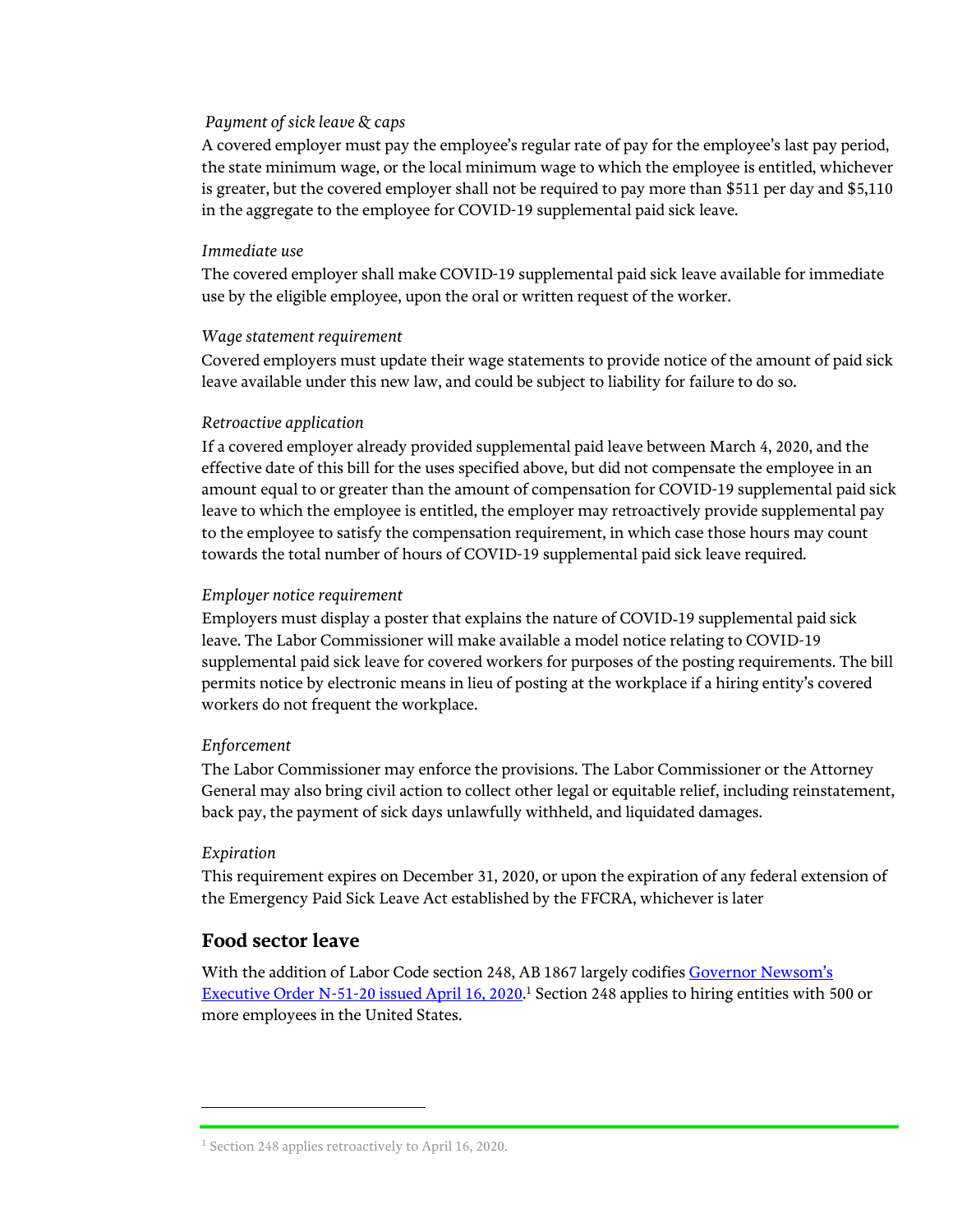## *Eligibility of food sector workers*

The new law clarifies who is eligible to receive the food sector leave. Notably, it removes the Executive Order N-51-20 requirement that the food sector worker must qualify as an essential worker.

Section 248 defines "food sector workers" as any person who satisfies one or more of the following criteria:

- The person works in an industry or occupation defined in paragraph (B) of Section 2 of IWC Wage Order 3-2001 (Canning, Freezing, and Preserving Industry), paragraph (H) of Section 2 of IWC Wage Order 8-2001 (Industries Handling Products After Harvest), paragraph (H) of Section 2 of IWC Wage Order 13-2001 (Industries Preparing Agricultural Products for Market, on the Farm), or paragraph (D) of Section 2 of IWC Wage Order 14- 2001 (Agricultural Occupations).
- The person works, including delivering food, for a food facility, as defined in Section 113789 of the Health and Safety Code (i.e. a facility that stores, prepares, packages, serves, vends, or otherwise provides food for human consumption at the retail level).

## *Qualifying reasons for sick leave*

A food sector worker may take the food sector leave for the following reasons:

- The food sector worker is subject to a federal, state, or local quarantine or isolation order related to COVID-19;
- The food sector worker is advised by a health care provider to self-quarantine or self-isolate due to concerns related to COVID-19; or
- The food sector worker is prohibited from working by the food sector worker's hiring entity due to health concerns related to the potential transmission of COVID-19.

## *Amount of leave*

l

A food sector worker is entitled to 80 hours of the food sector leave if their hiring entity considers them to work "full time" or they worked or were scheduled to work, on average, at least 40 hours per week in the two weeks preceding the date the food sector worker took the food sector leave.

Part-time food sector workers are still entitled to (i) the total number of hours the food sector worker is *normally* scheduled to work, for or through a hiring entity, over two weeks, or (ii) if the food sector worker works a variable number of hours, 14 times the average number of hours the food sector worker worked each day for or through the hiring entity in the six months preceding the date the food sector worker took the Food Sector Leave. 2

The food sector leave is supplemental to any standard paid sick leave that may be available to the food sector worker under Section 246, and a hiring entity cannot require a food sector worker to use any other paid or unpaid leave, paid time off, or vacation time prior to, or in lieu of, the food sector leave.

<sup>&</sup>lt;sup>2</sup> If the food sector worker has worked for the hiring entity fewer than six months, the calculation is made over the entire period the food sector worker has worked for the hiring entity.